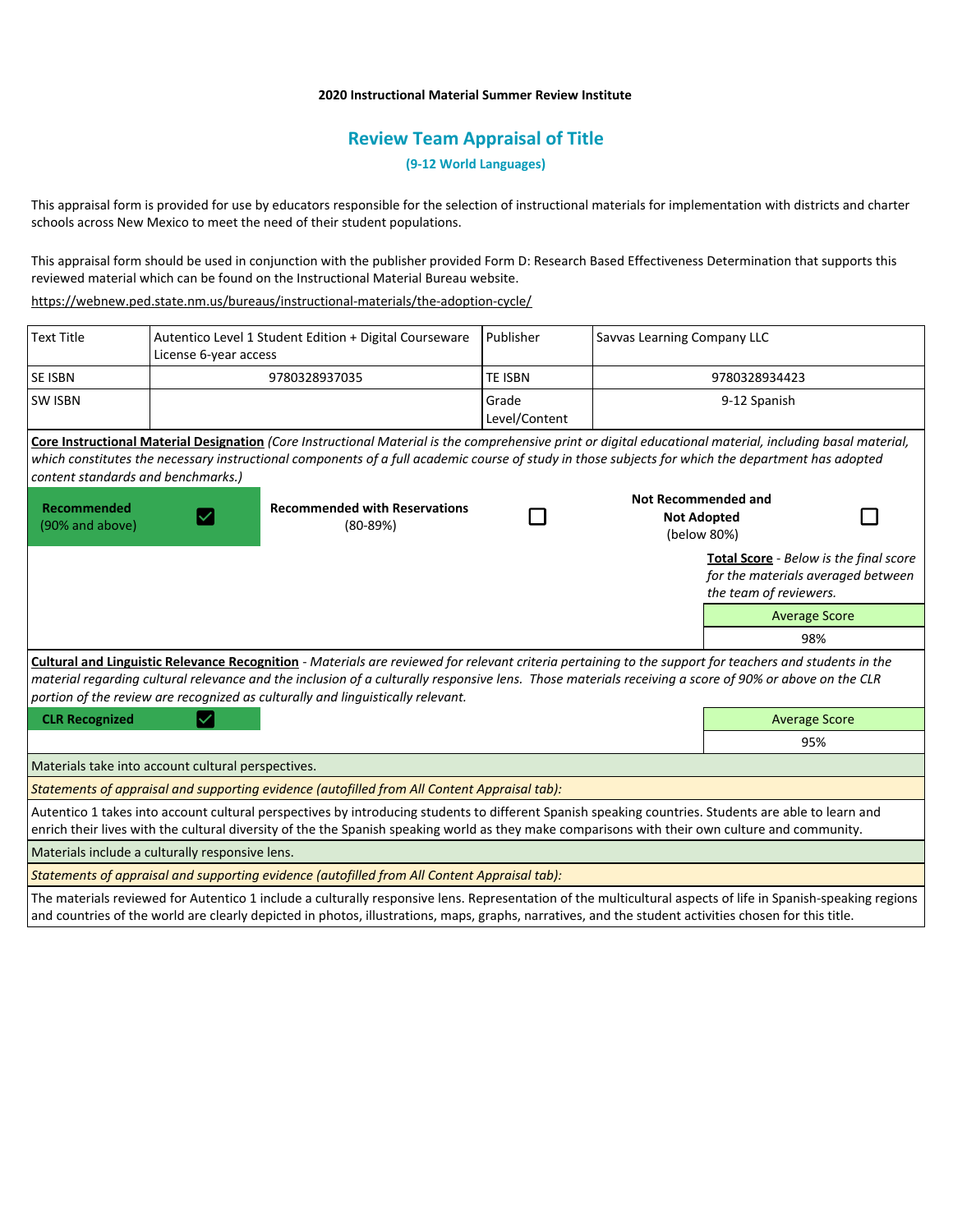**Standards Review** *- Materials are reviewed for alignment with the state adopted content standards, benchmarks and performance standards.*

Average Score 98%

Materials align with grade level standards overall.

*Statements of appraisal and supporting evidence:* 

The materials reviewed fully align with the grade level standards overall as evidenced by the selection of texts and activities that are designed to engage students in the content. Students are required to use the three modes of communication to develop the four language skills (reading, writing, speaking and listening) within a meaningful context.

Materials align with communication standards.

*Statements of appraisal and supporting evidence:* 

The materials reviewed align with communication standards by providing students the opportunity to interact and negotiate in meaningful conversations written or spoken. Students are able to share information and react to what they are reading, or hearing in a variety of topics. Students are able to present information through written or oral projects, presentations where the student needs to explain, inform, narrate or persuade on a variety of topics.

Materials align with cultures standards.

*Statements of appraisal and supporting evidence:* 

The Autentico, Level 1 materials reviewed align with cultures standards. The Student's Edition has images, photos, informational texts and narratives pertaining to the various cultures existing today in Spanish-speaking countries. Audio Recordings and videos of authentic settings and real-life people also provide different accents for the student to hear and watch, which helps to build listening comprehension of speech produced by native speakers.

Materials align with connections standards.

*Statements of appraisal and supporting evidence:* 

The materials reviewed fully align with the connections standards as evidenced by the selection of skill building activities that encourage students to make connections between the content and their own personal experiences. The materials provide opportunities for students to connect with other disciplines and analyze and interpret diverse perspectives.

Materials align with comparisons standards.

*Statements of appraisal and supporting evidence:* 

Materials reviewed align with comparisons standards. The activities in each lesson of Autentico 1, are based on themes that are relevant to students. Students are able to make comparisons with their own culture as they study the culture of the Spanish speaking world.

Materials align with communities standards.

*Statements of appraisal and supporting evidence:* 

Autentico 1 materials align with communities standards. The Teacher's Edition has project-based learning activities outlined, with step-by-step instructions. Students can make these PBL activities part of their Digital Portfolio. In addition to the PBL activities, teachers and students are provided with information and photos of communities in the Spanish-speaking regions of the world. From Guinea Ecuatorial to Spain to Santa Fe, New Mexico and down to the tip of Argentina, the rich variety of communities is depicted in the materials reviewed. Audio and videos in the online platform allow students and teachers to see and hear Spanish-speaking people in their community.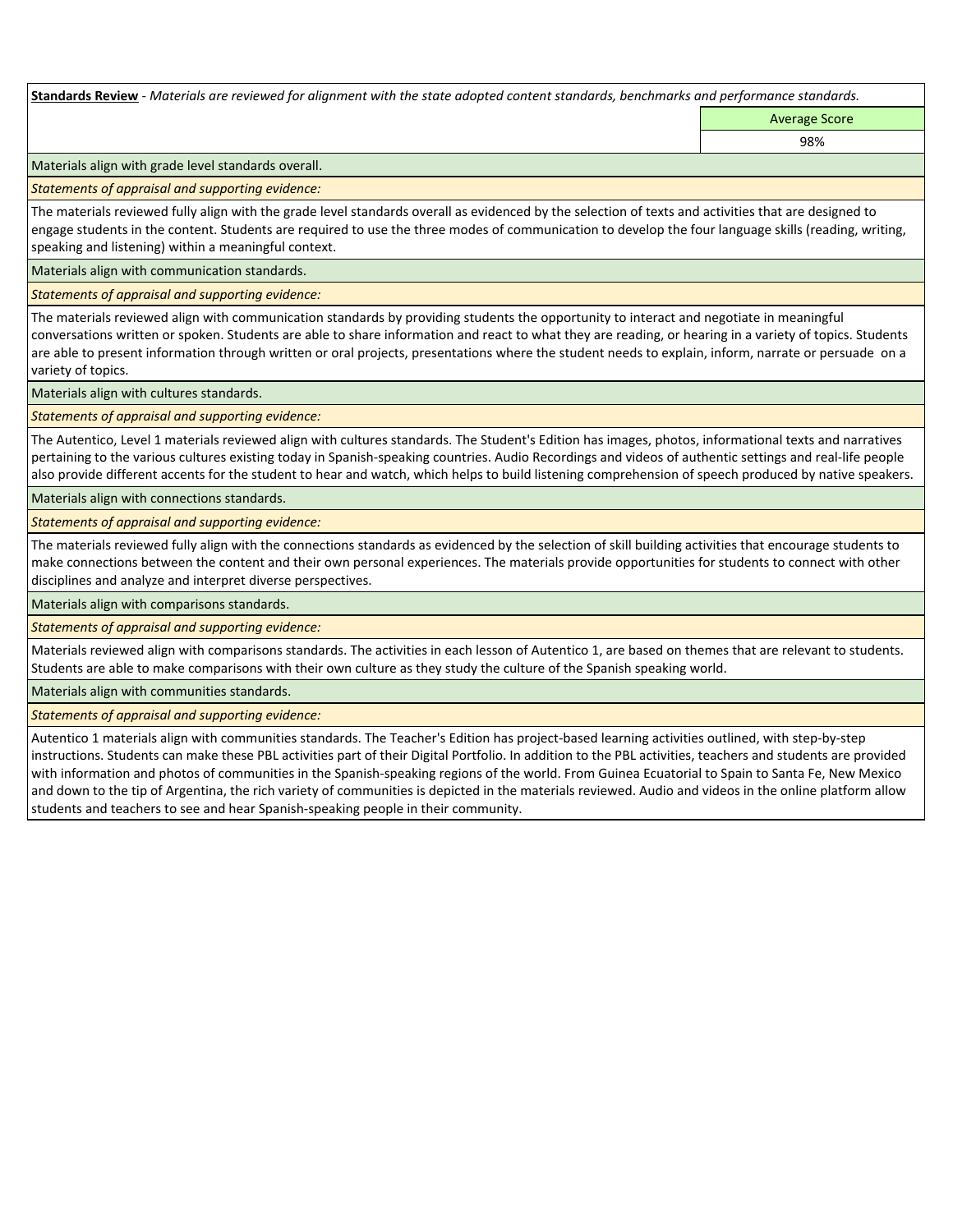**WL Content Review** *- Materials are reviewed for relevant criteria pertaining to the support for teachers and students in the specific content area reviewed.*

Average Score

97%

Materials provide a selection and range of high-quality texts worthy of students' time and attention, exhibiting exceptional craft and thought and/or providing useful information.

*Statements of appraisal and supporting evidence:* 

The materials reviewed meet the criteria as evidenced by the variety of texts provided throughout the publication. The selection of texts includes wellcrafted, rich texts that are representative of a variety of text styles. The materials include a blend of authentic and made-for-student texts that provide students with a basis for effective engagement in the content.

Questions in the materials are high-quality text-dependent and text-specific questions. The overwhelming majority of these questions are text-specific and draw student attention to the particulars in the text.

*Statements of appraisal and supporting evidence:* 

Questions in the materials are high quality and text dependent. The questions encourage students to apply the information that they are learning with the reading. Within each specific question students are able to demonstrate their knowledge of the target language by personalizing what they are learning and making comparisons with their own culture.

Materials provide scaffolding and supports to enable students' learning of World Languages.

*Statements of appraisal and supporting evidence:* 

Materials provide scaffolding and supports to enable students' learning of World Languages by providing students opportunities to listen, read, speak, and write in the target language. There are multiple ways for teachers to support students as they hone their skills. The Student Edition has activities and materials that enable students to access the necessary information. Teachers have online resources and the Teacher's Edition has many teaching tips and suggestions for extra activities that help all students grow in the target language.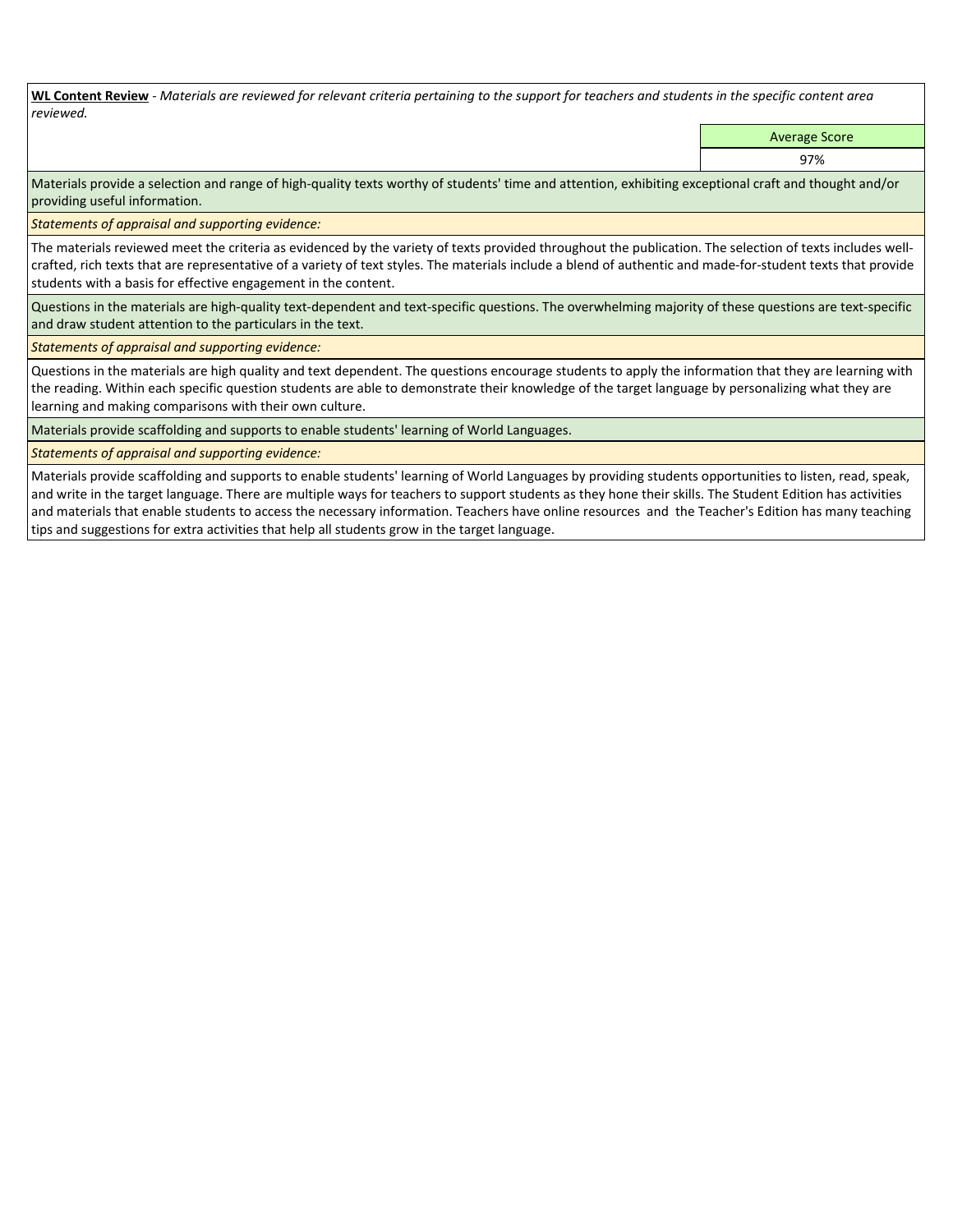**All Content Review** *- Materials are reviewed for relevant criteria pertaining to the support for teachers and students in the material regarding the progression of the standards, lesson structure, pacing, assessment, individual learners and cultural relevance.*

> Average Score 97%

Materials are coherent and consistent with the high school standards that all students should study in order to be college and career ready.

*Statements of appraisal and supporting evidence:*

The materials reviewed meet the criteria as evidenced by the selection of resources and activities that attend to the full intent of the content contained in the standards for all students. The materials are specifically designed to provide instruction that is directly related to the content standards and proficiency guidelines. The standards and proficiency guidelines are outlined at the beginning of the publication and then restated at the beginning of each chapter to demonstrate that the content is standards based.

Materials are well designed and take into account effective lesson structure and pacing.

*Statements of appraisal and supporting evidence:*

Materials are well designed and take into account effective lesson structure and pacing. Teachers have access to online lesson planning for advanced, on leveled, Heritage learners, and for students who may need extra help or differentiated instruction. Strategies on how to pace the lesson or provide accommodations are also available and suggested.

Materials support teacher planning, learning, and understanding of the standards.

*Statements of appraisal and supporting evidence:*

The Teacher's Edition of Autentico 1 has ready-made lesson plans aligned with World Language standards. Alternate Lesson Plans addressing Special Needs, Heritage Speakers, Pre-AP students are also provided. Pacing guides are included within the TE. Online resources provide teachers with materials that can be amended according to local needs, printable activities, rubrics and assessments, which facilitate backward design

Materials offer teachers resources and tools to collect ongoing data about student progress on the standards.

*Statements of appraisal and supporting evidence:*

The materials reviewed meet the criteria as evidenced by the variety of assessments available to teachers that have been carefully and thoughtfully developed to assess students at the appropriate proficiency level in alignment with the standards. Activities throughout the print and online materials support assessment for all students in a diverse classroom setting. Most specifically, the materials provide assessment options that have been designed to differentiate assessment for diverse learning groups.

Materials support effective use of technology to enhance student learning. Digital materials are accessible and available in multiple platforms.

*Statements of appraisal and supporting evidence:*

 Materials reinforce and enhance students' learning by providing a wide range of online resources, Pearson Realize Resources include eText, textbook, workbooks, audio files, videos, games, self-study tools, assessments, interactive maps, digital images, and other digital resources.

Materials can be easily customized for individual learners.

*Statements of appraisal and supporting evidence:* 

Autentico 1 materials can be customized for individual learners. Activities in the SE and in the online platform lend themselves to customization for a specific learner (specific options for students with special needs, learning difficulties and heritage learners).

Materials give all students extensive opportunities and support to explore key concepts.

*Statements of appraisal and supporting evidence:*

The materials reviewed meet the criteria as evidenced by the tools and strategies available to both teachers and students. Each lesson includes a variety of tools to help support all learners in equitable access to the content. The materials also come with a pre-written letter for classroom-to-home communication.

Materials take into account cultural perspectives.

*Statements of appraisal and supporting evidence:*

Autentico 1 takes into account cultural perspectives by introducing students to different Spanish speaking countries. Students are able to learn and enrich their lives with the cultural diversity of the the Spanish speaking world as they make comparisons with their own culture and community.

Materials include a culturally responsive lens.

*Statements of appraisal and supporting evidence:*

The materials reviewed for Autentico 1 include a culturally responsive lens. Representation of the multicultural aspects of life in Spanish-speaking regions and countries of the world are clearly depicted in photos, illustrations, maps, graphs, narratives, and the student activities chosen for this title.